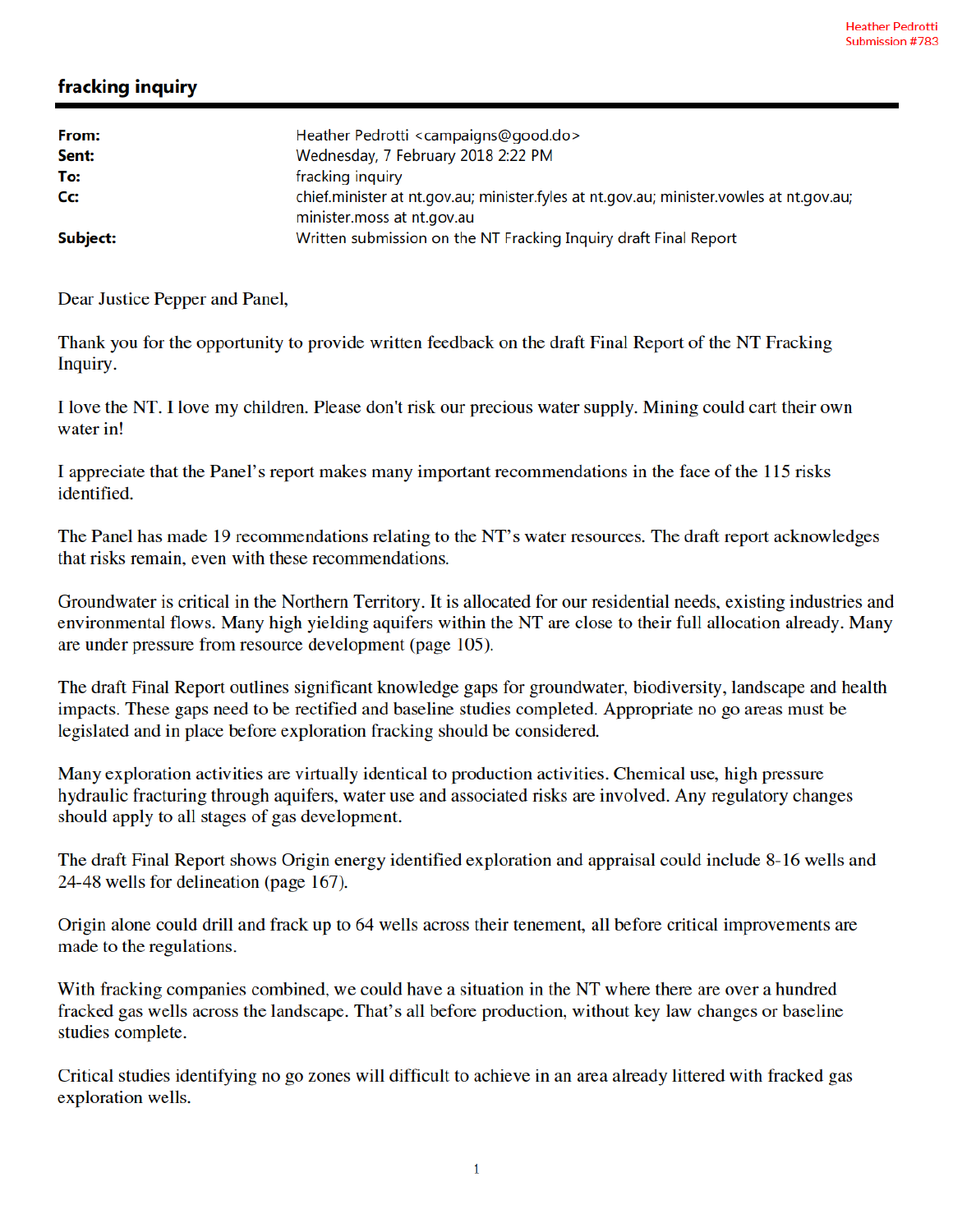I support the swath of new regulations and legislation required to try and protect landholders and water. However, that work needs to happen before the oil and gas industry is permitted to start fracking in the Northern Territory again.

The below critical recommendations must be improved and work completed BEFORE EXPLORATION fracking takes place.

Recommendation 5.1 (Enforceable code of practice for abandonment of onshore gas wells)

Recommendation 5.6 (Wastewater management framework)

Recommendation 7.1 (Water Act amended for shale extraction licence and payment for water)

Recommendation 7.4 (Strategic regional environmental and baseline assessment (SREBA), including a regional groundwater model, be developed and undertaken)

Recommendation 8.4 (Fire management plan and 10 year baseline assessment)

Recommendation 9.2 (Code of practice be developed and implemented for monitoring, detection and reporting of methane emissions)

Recommendation 10.1 (Human Health Risk Assessment prepared and approved)

Recommendation 12.11 (Social impact management plan) This recommendation should also be extended to allow for the legal right to say 'no' to fracking.

Recommendation 14.1 (Design and implement a full cost recovery system for fracking regulation)

Recommendation 14.16 (Legislation to regulate seismic surveys, drilling, hydraulic fracturing, and well abandonment)

Recommendation 14.18 (Fit and proper person test)

Recommendation 15.1 (Strategic regional environmental and baseline assessment (SREBA) undertaken and no go zones implemented)

In the NT there is a saying, "Once you frack you can't go back." Exploration fracking is no different. The studies, legal improvements and no-go zones suggested by the panel are critical. They must be actioned before any further fracking exploration.

Let's not wait until the production phase to put in place critical new regulations and laws. We must avoid delays to the protection of the Northern Territory's water, landscapes and people.

Thank you for considering my feedback on this critical matter for the future of the Northern Territory.

Yours sincerely, Heather Pedrotti

This email was sent by Heather Pedrotti via Do Gooder, a website that allows<br>people to contact you regarding issues they consider important. In accordance with web protocol FC 3834 we have set the FROM field of this email to our generic no-reply address at campaigns@good.do, however Heather provided an email address (t which we included in the REPLY-TO field.